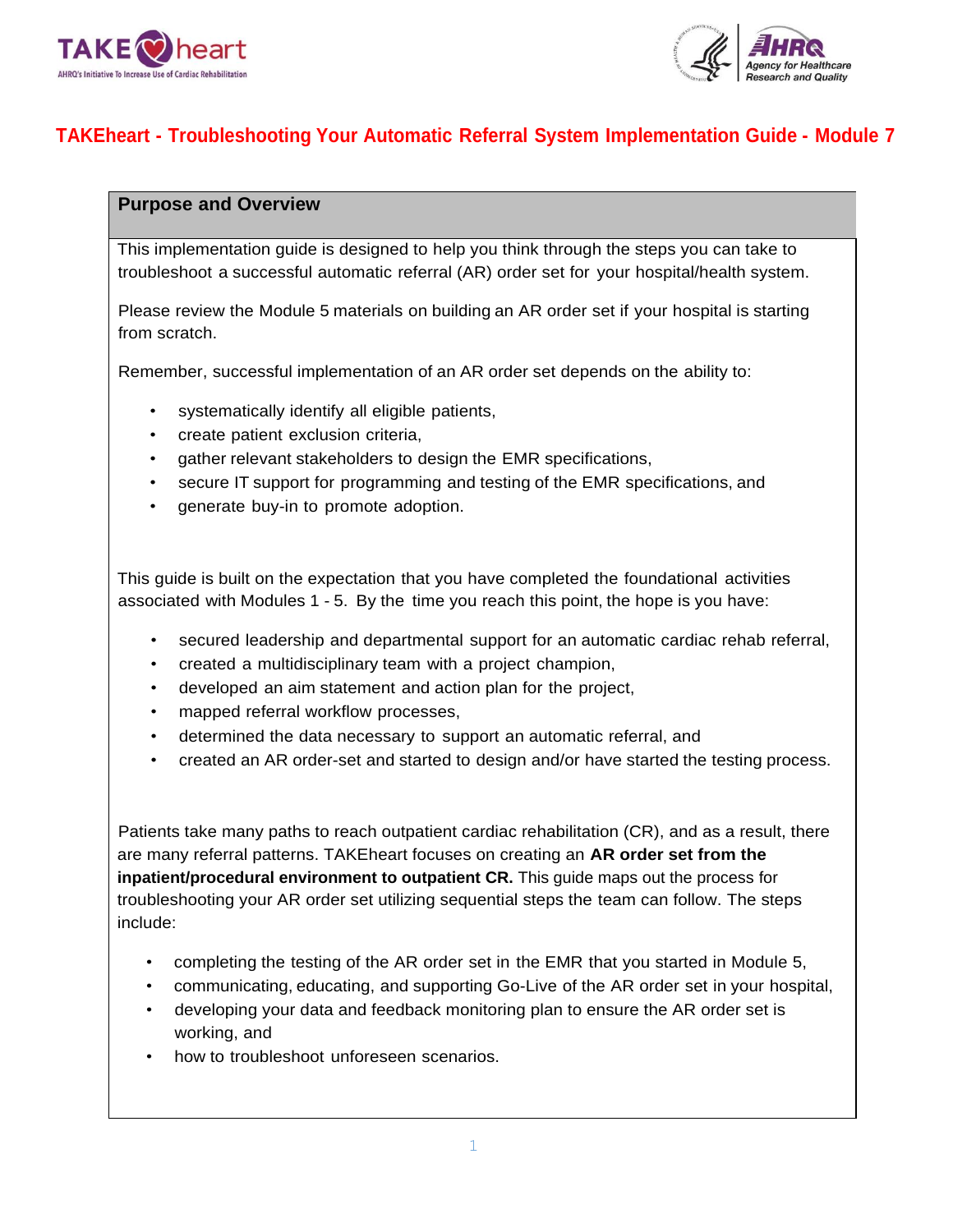



## **WHO needs to be involved?**

Prior modules have discussed the need for and the value of a diverse team. A **common error is to relinquish the design and implementation of the AR order set to the IT department.** As you work on the design and implementation of the AR order set, you need to actively engage the following stakeholders:

- **Executive Cardiac and IT Leadership** must signal the importance of the initiative, their support, and visible involvement.
- **QI Leader** develops the data monitoring and feedback plan, advises on testing plan, and monitors the telephone hotline and email during Go-Live.
- **Data analytics coordinator** manages the collection and interpretation of the measure data to support AR and supports analysis of the data to inform testing correction needs and update the data monitoring and feedback plan.
- **IT staff** should be prepared to quickly update the EMR as the AR order set testing presents bugs. They also provide support during the Go-Live phase.
- **Cardiac Care Providers and Clinicians** will need to undergo training before the pilot testing and their feedback on the testing process should be collected through surveys.
- **CR Champion** develops the Go-Live plan, serve as the liaison between the team and leadership, owns creation of one-page overview document/elevator speech and communication of it, and leads the huddles until the AR order set is successfully implemented.
- **CR clinicians** may be chosen to provide start-up assistance such as helping providers with entering AR orders, ensuring the CR department is receiving the AR orders, and collecting verbal feedback while on the floors helping.
- Collect timely feedback from **CR patients** to determine if the AR order set (paper/email) went to the patient and if the patient received a CR education visit.

**It is strongly advised to read through this guide in its entirety before getting started.**

# **Step One: Complete testing of the EMR-based AR order set started in Module 5**

**Successful AR order set implementation requires multiple and iterative phases of testing. If you are well along in the process, you may start laying groundwork for the testing phase now. Below is a list of suggested activities to build into your timeline as you prepare to roll out your AR order set.**

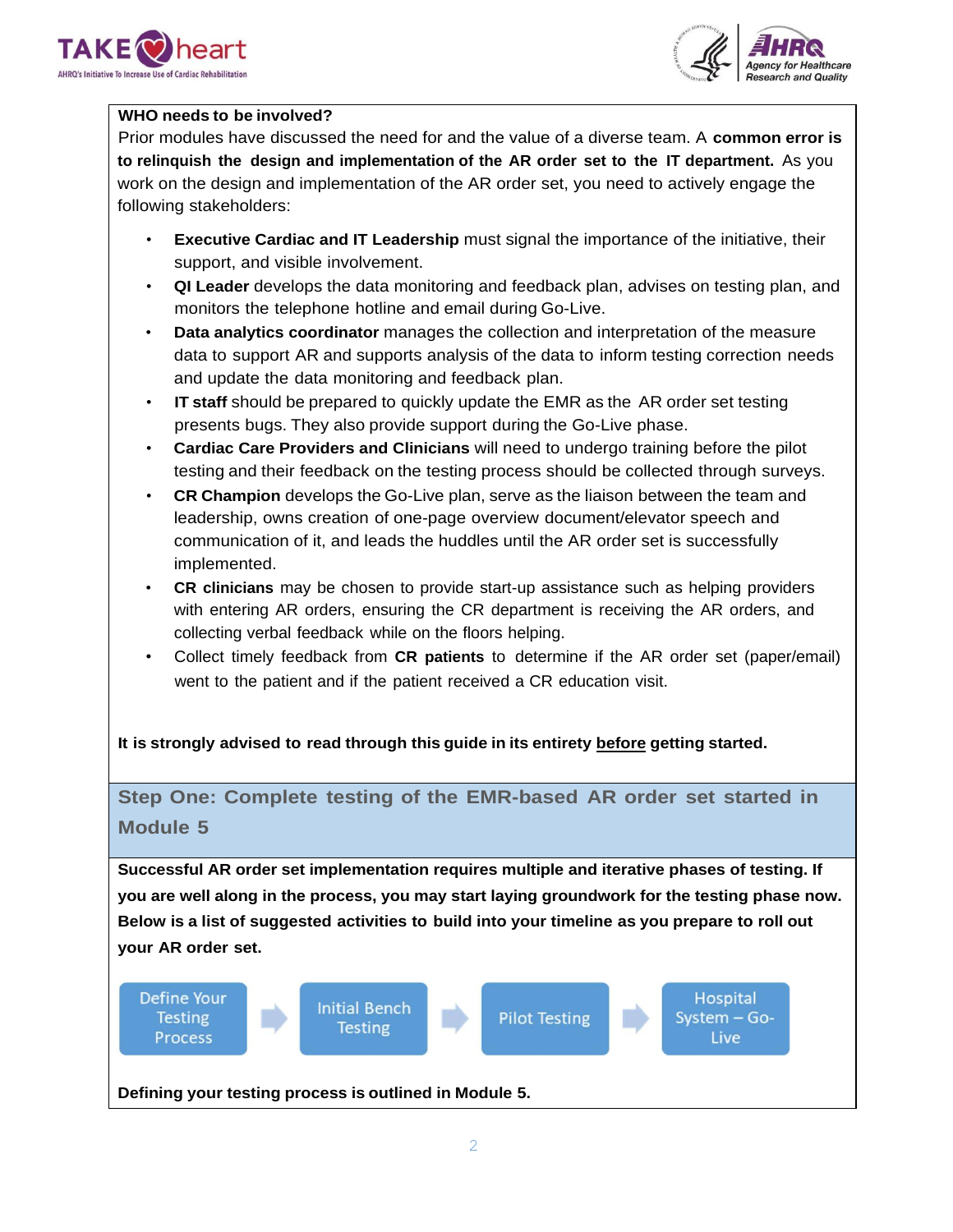



## **What is bench testing?**

- The purpose of bench testing is to verify that your AR order set is working correctly in a secure environment that doesn't risk patient care.
- Refer to *Table 3: Sample Test Cases* in the *Module* 5 *Automatic Referral Implementation Guide* for examples of various test case scenarios important to test for CR patients.
- Do not proceed to pilot testing until you are certain that you have accounted for all test cases that apply to your CR program and have made the necessary changes needed within the AR order set based on this bench testing.

## **What is pilot testing?**

- The purpose of pilot testing is to verify that the AR order set is performing as expected in a small environment.
- Pilot testing requires the selection of an appropriate unit for testing use cases and some live patients:
	- o select a unit that has bought into the idea of an AR order set,
	- o pick a unit with patients most likely to have the relevant ICD-10 codes and relevant providers, e.g., cardiologists or hospitalists, to get the volume of orders necessary to test the order set and run a short pre-in-service about what to expect and a quick post-in-service with a short survey to collect feedback for making any updates to the AR order set and/or Go-Live process.
- At the conclusion of pilot testing, huddle with your implementation team to debrief what worked, anything that didn't work, and any updates to the plan and timeline for Go-Live. Remember to get provider feedback as well as any members that "touch" the referral in the CR workflow process. If there are problems, repeat pilot testing before moving to hospital implementation
- The extra time spent testing scenario cases, live patients, and fixing the AR order set in the EMR ensures a smoother and well-received Go-Live process and will likely save time in the long run.

**Working to get your AR order set right through the pilot testing phase will prevent needless re-work later.**

**Step Two: Communicate, educate, and support Go-Live of the AR order set in your hospital**

**Once you have confirmed that your AR order set works as intended in your EMR, it's time to prepare for the Go-Live phase in which you roll-out the AR order set live within your EMR. Before Go-Live, spend time conducting planning sessions that cover your communication plan, your education plan, and who will provide support in which units and in what manner.**

**Communicating and Educating the Go-Live Plan**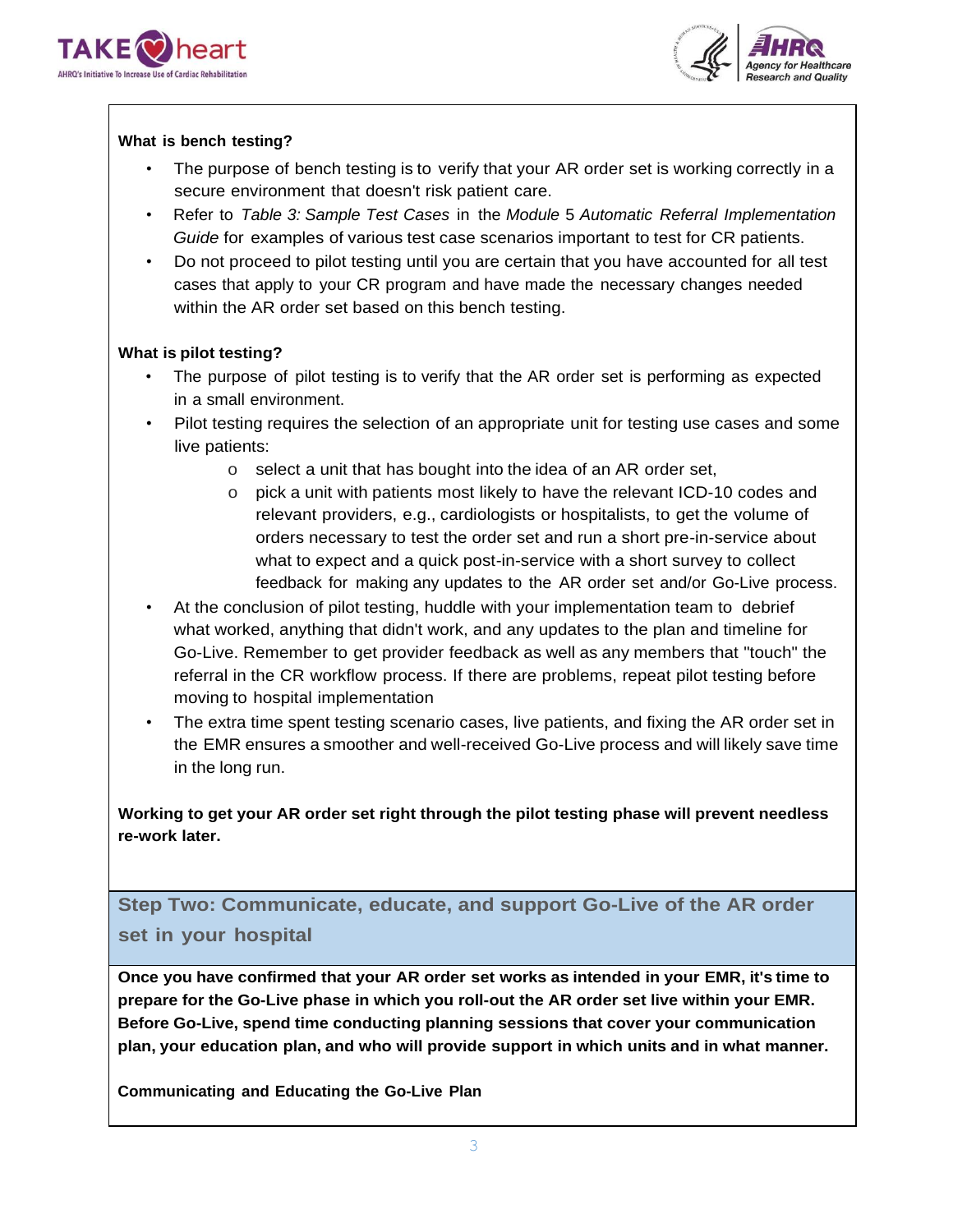



## **Create a one-pager describing the purpose, value and use of AR**

- Develop one-page overview document of the AR order set in the EMR that will serve to educate all involved staff. Ensure that your AR order set message is concise and impactful with more graphics than text. Use plain language to get to the point of what you're trying to communicate about the order set and what they'll expect at Go-Live. See Table 1 One-Page Overview Document template below and Appendix 1 for a sample one-page overview document using the template.
- One-page overview document tips:
	- o using the one-page overview document for all your communication/education will ensure standardization of the message therefore ensuring all parties receive accurate information,
	- o ensure all members of the team review the document for accuracy,
	- o enlist your hospital's marketing and communication department to review/edit/format, and
	- o create an elevator pitch directly from the one-page document which is a oneminute speech that colleagues can share when they run into relevant staff who will participate in the Go-Live launch of the AR order set. Use elements within this one-page document for team members to share with colleagues, informally, as they run into them on the unit, at meetings, in the hallway, etc., It's the team's job to communicate the plan to all involved. See key resource 3 on page 14 for a one-minute elevator speech template.
- Communicate one-page overview document and elevator pitch:
	- o email one-page overview to all relevant departments and stakeholders,
	- o get a slot at unit and department meetings to discuss the initiative in five minutes or less, allowing time for questions, and requesting posting of the one-page overview in staff breakrooms, etc., and
	- o have all team members memorize the elevator pitch to use when running into staff who need to be made aware of the project. "Hi Lisa, how are you doing? Did you know that we're rolling-out...?"

## **Table 1: One-Page Overview Document template.**

| <b>Title of QI Initiative</b>      | Create an informative title so stakeholders will      |
|------------------------------------|-------------------------------------------------------|
|                                    | understand the project.                               |
|                                    |                                                       |
| <b>Objectives of QI Initiative</b> | What results must your hospital accomplish by the     |
|                                    | date in your aim statement? Create 2-3 bullet points  |
|                                    |                                                       |
| <b>Goals of QI Initiative</b>      | How will progress toward objectives be measured       |
|                                    | quantitatively? Create 2-3 bullet points with a       |
|                                    | measure for automatic referral and a measure for care |
|                                    | coordination. Use your aim statement to complete.     |
|                                    |                                                       |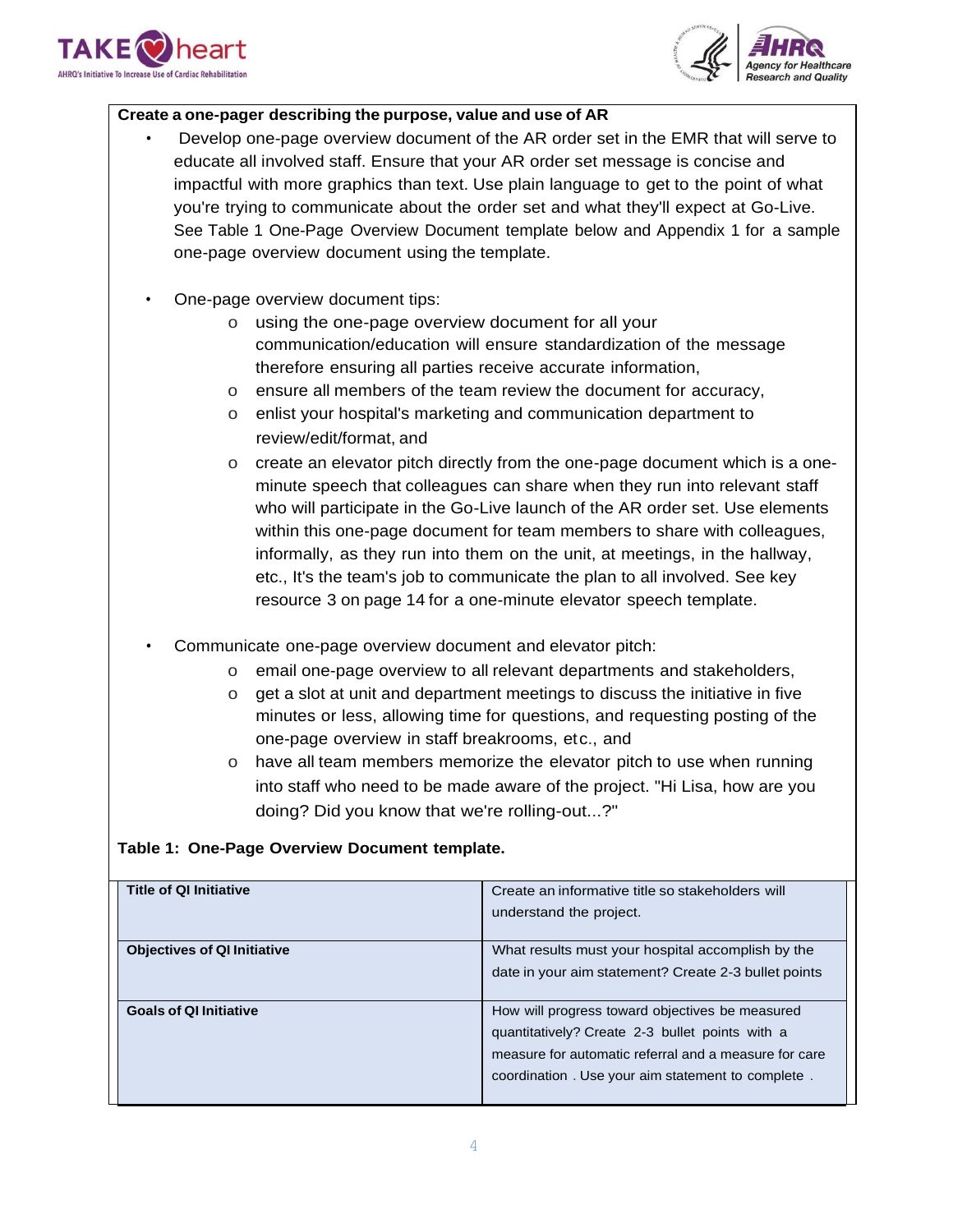



| <b>Strategy</b>                            |                                                         |
|--------------------------------------------|---------------------------------------------------------|
| <b>Employee Action</b>                     | What will each staff type do? Create a bullet point for |
|                                            | each staff type.                                        |
|                                            |                                                         |
| <b>Training Modality</b>                   | Determine modality based on difficulty of employee      |
|                                            | action. If a simple action, compile handout or 2-       |
|                                            | minute video guide. If more complicated, create         |
|                                            | longer, detailed video and/or webinar. Regardless of    |
|                                            | modality, have clinicians attest to education.          |
|                                            |                                                         |
| <b>Scheduled AR Order Set Go-Live Date</b> | The date that the new practice is set be turned on in   |
|                                            | the FMR.                                                |
|                                            |                                                         |
| Key Contacts for this QI Initiative        | Give details as to who will do what and give contact    |
|                                            | info rmation. Providers and staff learning a new        |
|                                            | practice should have clear guidance as to who to        |
|                                            | communicate with for what problem. If the contact       |
|                                            | isn't available to assist the provider, s/he will get   |
|                                            | frustrated and give-up and/or become irritated by the   |
|                                            | new practice.                                           |
|                                            |                                                         |

## **Staff Training**

Staff training and re-training is an essential need for all professionals, including those who work in, or support, your CR program. Implementing AR will affect both WHAT staff need to do as well as HOW MUCH work and time may be required to do it. In some cases, changes you make to your workflow processes may affect WHICH staff are responsible for specific tasks as well as WHEN some tasks need to be performed.

While your training may need to address many process changes, make sure you're addressing at least the four issues identified here. For each issue, **have a clear plan for WHO needs to receive this training, WHEN you will provide the training, HOW you will provide the training, and WHAT the training should contain.**

• Training for CR staff coordinating the care of patients who have been referred on how to use the data systems you've created. Your AR system should identify and refer more patients eligible for CR. Staff will need to know how to obtain information about each patient who has been referred, including the name of patient's clinician, whether the patient has been contacted, and what their initial response is. Ideally, staff will obtain this information while the patient is still in the hospital since follow up is much easier. You may want to have this training led by a peer that understands these processes since they'll be better able to communicate and encourage your other staff.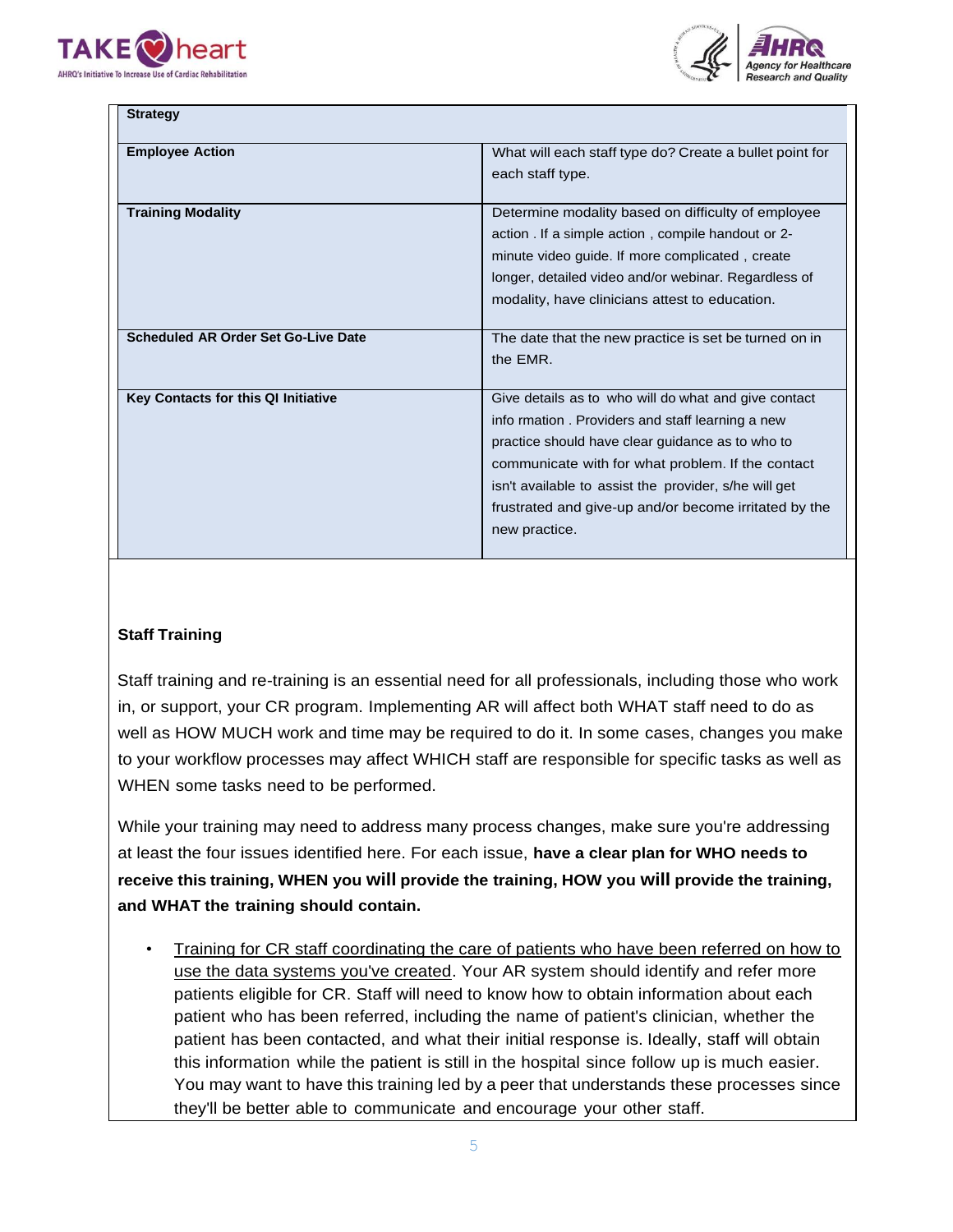



- Training for staff responsible for tracking the overall success of the automated referral system in capturing and referring all eligible patients. Someone -probably from program leadership -- will likely need to be taught how to obtain or generate aggregate reports on key metrics (see STEP 3 below) and how to use the information in these reports to track overall progress and success. While a single person may typically do this in your program, you should make sure at least two people are trained and capable of accessing and using these reports, so you have a backup.
- Training for staff responsible for interacting with the clinicians and practices whose patients have been automatically referred. CR program staff need to be equipped to discuss the AR process with clinicians who are unfamiliar with the process and be ready to answer questions or respond to objections. You may want to provide these staff with a script to guide their conversations about automatic referrals, a set of frequently asked questions, a one-pager description of AR, and written guidance on what to do if the clinician has questions or concerns that the staff person is unable to answer.
- Training for other stakeholders. As you plan for AR rollout, try to identify who the stakeholders are outside your CR program staff who may be affected by AR implementation. This could include clinicians caring for eligible patients, their practice managers or nurses, social workers in the hospital, care ambassadors, or others. If this list is small and you work closely with them already, you may be able to handle training informally. This could be as simple as a short conversation about what AR will do and why it's being done. However, if more people are involved and AR may affect how they interact with the patients or your CR program, you may want to provide them with the one-pager or other resources and arrange to talk with the set of affected people to explain AR and any relevant process changes. If you've included representatives of these stakeholder groups in your planning team, you should work with them to develop these training materials and to provide any necessary training.
- Ensure each member of your team knows their role to both prepare for and manage the Go-Live plan.
- Staffing tips:
	- o ensure no member of the team will be on vacation during the training period, engaged with another project, etc.,
	- o if able, have back-up staff for all roles, just in case, and
	- o have team members come in earlier than their usual start time on Go-Live day to be ready for the start time.

# **Training Tips:**

- Look on the initial training as an opportunity to review workflow processes with the staff that are affected by t hem. **If you are both listening and explaining, you may get good ideas for further adjustments that can make our AR system work even more effectively.**
- Document your training activities and content. **Staff turnover is inevitable and at some point, you'll need to train new staff to perform AR-related activities that current staff**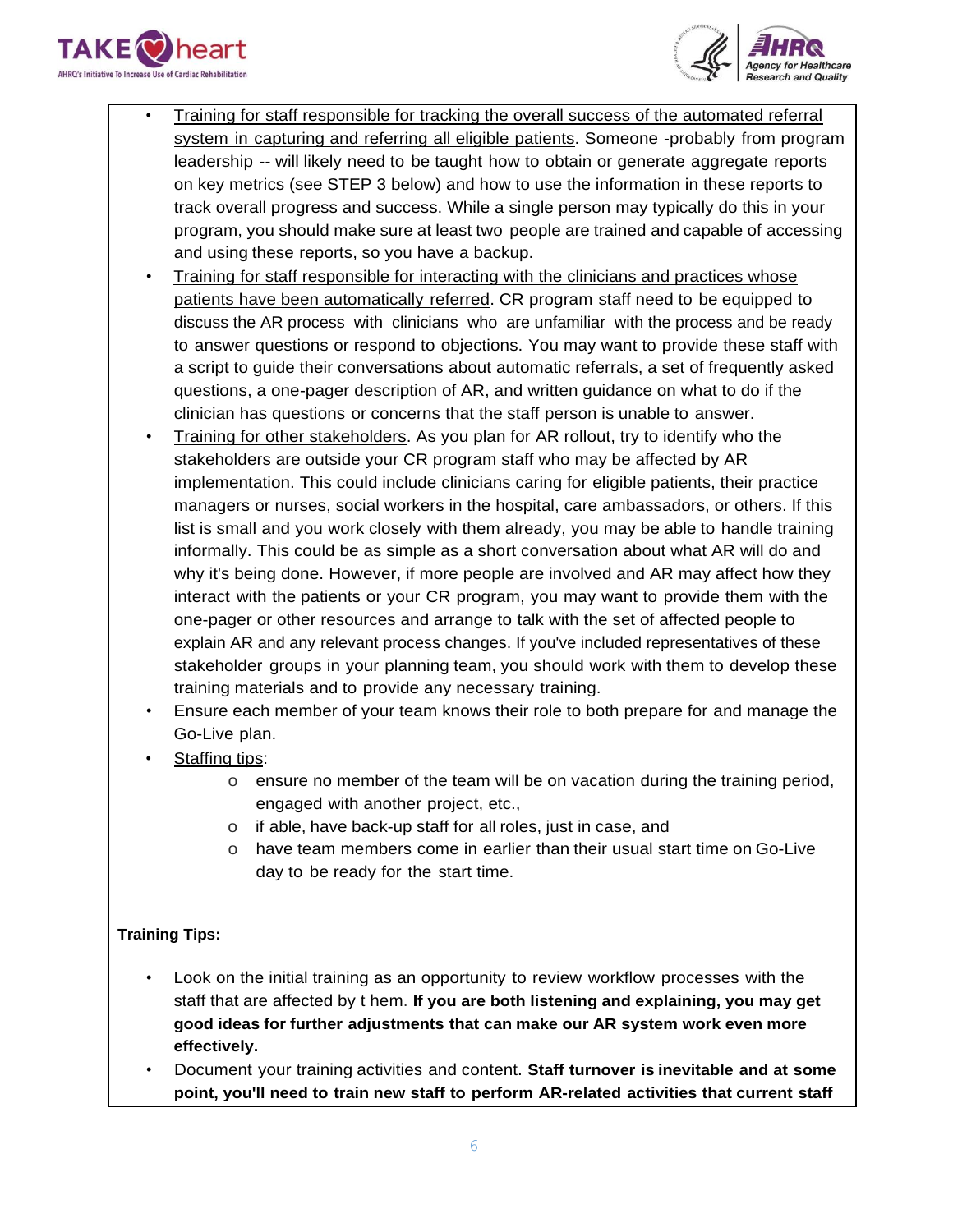



**are doing.** If you take the time to document and store all your training materials and activities, you'll be better prepared to orient new employees when the need arises.

- **Don't forget the WHO and the WHEN.** Particularly if you've changed when some activities occur or who is responsible for them, you'll need to call attention to these changes to avoid confusion and frustration.
- **Don't neglect TIMING and STORAGE.** Adults benefit most from training they receive shortly before they need to begin using it. If you train staff and then have delays in the role out of your AR system, they may forget key information before they can begin using it. If that happens (which it may), you may want to do a short refresher training when rollout begins. But you'll also want to store the training materials or information in a location where staff can find it when they need to. There is no one best way to store information for staff. During the training you can ask them: how can we store the information we've just discussed so you'll be able to retrieve it in the future? The act of discussing where the information will be stored will help staff remember its location. Periodically in staff meetings you can also ask staff where to find the training information (or even offer a small prize for the person that can find it first). These activities both reinforce the importance of the AR processes you've been training them to use and help current and new staff to retrieve information they need to keep your AR system working effectively.

# **Go-Live launch**

- Send reminder emails hospital-wide, 1-week and 24 hours before Go-Live.
- Confirm staff and process for providing support:
	- o Two onsite **elbow staff** per unit to assist with entering AR order set. One will be IT and the other will be a CR staff person. Elbow means they assist at the elbow of the staff trying to enter the AR order set.
	- o Ensure representation on all shifts.
	- o Ensure live coverage for hotline telephone number for first 24-48 hours.
	- o Ensure the email box for questions is monitored to ensure a timely response.
	- o Set-up a team group email for sharing key updates during the Go-Live.
	- o Plan AR Implementation Team mid-day huddles (in-person <calendar ahead of time to prevent double-booking> or via group email text) until AR order set is implemented. If in-person, post unit signage to alert clinicians that the team is off for brief {1 5-minute) huddle.
		- If allowable, buy and distribute snacks for Go-Live units as well as delivered meals for launch team to avoid staff leaving their posts.

**The table below is an overview of the most common errors in EHR implementation contributing to practice disruption from Qualis Health's** *EHR Implementation with Minimal Practice Disruption in Primary Care Settings: The Experience of the Washington* **&** *Idaho Regional Extension Center.*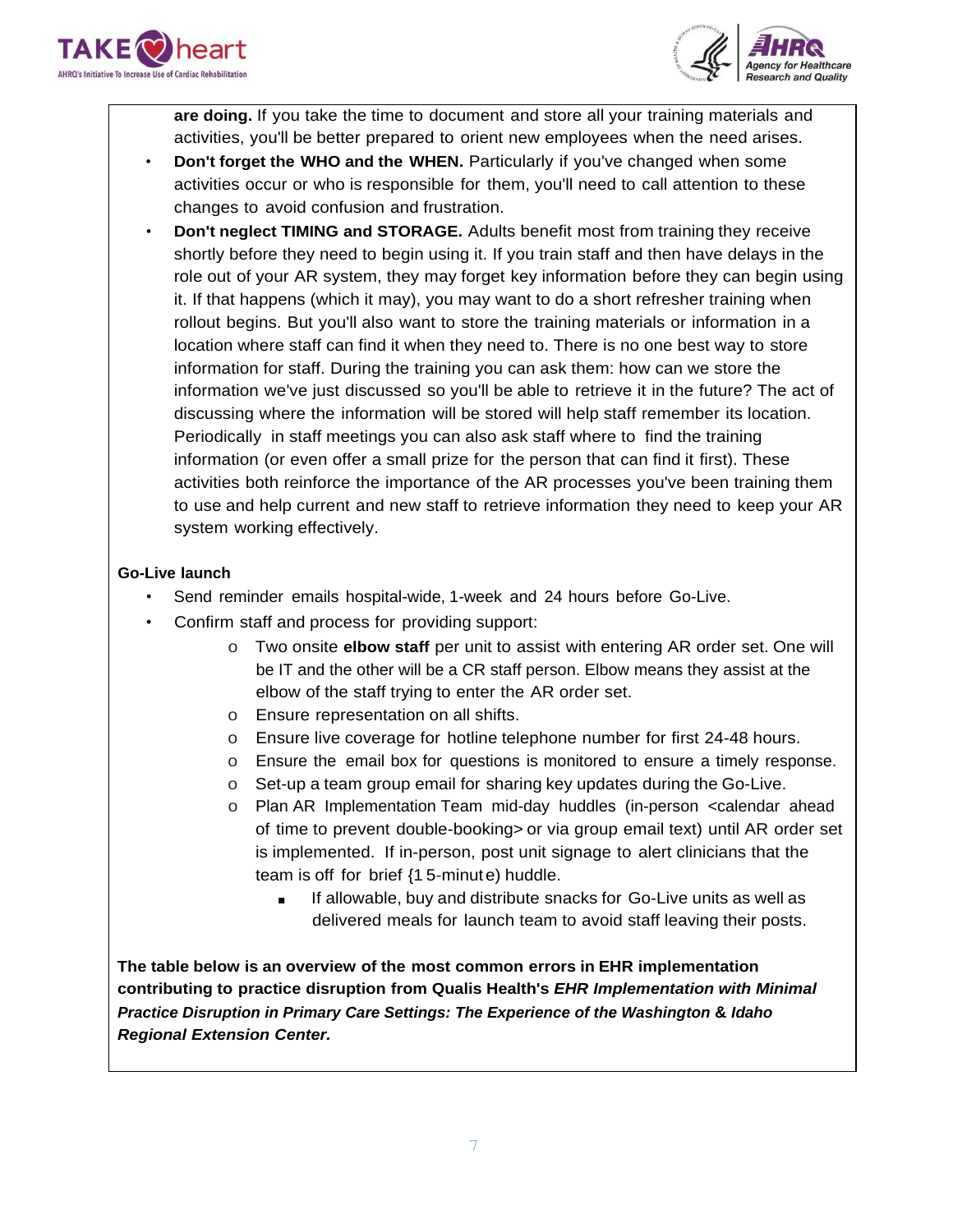



| <b>Type of Error</b>            | <b>Detailed Description</b>                                                                                                                                                                                                           |
|---------------------------------|---------------------------------------------------------------------------------------------------------------------------------------------------------------------------------------------------------------------------------------|
| Leadership<br><b>Issues</b>     | • Lack of unconditional leadership support with the skills, knowledge and engagement to<br>manage the project.                                                                                                                        |
|                                 | • Poor decision-making structure, or the wrong people in leadership to drive the health IT project.                                                                                                                                   |
|                                 | . Lack of good bi-directional communication between leadership and staff.                                                                                                                                                             |
|                                 | • Failure to understand of the principles of change management.                                                                                                                                                                       |
| Workflow<br><b>Issues</b>       | • Failure to understand the overwhelming importance of workflow in determining productivity,<br>and inadequate workflow mapping prior to go-live.                                                                                     |
|                                 | . Failure to set up an "easiest way" to see patients and document visits prior to go live.                                                                                                                                            |
|                                 | • Failure to assign specific roles for data gathering and data entry.                                                                                                                                                                 |
|                                 | . Failure to do a full walk-through to identify gaps, bottlenecks and optimal location of devices<br>to support workflows.                                                                                                            |
| Provider                        | • Absence of a strong clinical champion.                                                                                                                                                                                              |
| <b>Issues</b>                   | . Failure to have full provider support for the project or provider participation in the selection<br>process including which devices to use.                                                                                         |
|                                 | • Failure of providers to understand their role in utilizing the EHR leading to counterproductive<br>physician behavior such as not attending user training and lack of cooperation or participation<br>in workflow redesign efforts. |
| Training                        | • Underestimation of the amount of training required.                                                                                                                                                                                 |
| <b>Issues</b>                   | • Failure to time the training to when users can optimally absorb it. Too much training takes<br>place before users have a context to understand it.                                                                                  |
|                                 | . Failure to assure that providers actually complete training.                                                                                                                                                                        |
|                                 | . Failure to have a full dress rehearsal before go-live.                                                                                                                                                                              |
|                                 | . Failure to provide sufficient real-time support during go-live when the risks are greatest, the<br>learning potential is highest and when staff need training the most.                                                             |
| Data Interface                  | . Failure to build, test and implement all essential interfaces for lab and imaging prior to go-live.                                                                                                                                 |
| <b>Issues</b>                   | . Failure to migrate the right information from legacy systems and paper records into the EHR.                                                                                                                                        |
| User Interface<br><b>Issues</b> | . Failure to properly configure essential EHR features required for patient care, and to assure<br>they are properly turned on and tested.                                                                                            |
|                                 | . Failure to create and test tools such as charting templates and preference lists needed to<br>see patients, place orders and document visits.                                                                                       |
|                                 | . Failure to organize charting tools so care team can easily find them.                                                                                                                                                               |
|                                 | . Failure to limit the amount of customization prior to go-live.                                                                                                                                                                      |
|                                 | . Failure to plan for prioritizing fixes and customization for system optimization after go-live.                                                                                                                                     |

# Step Three: Developing a data and feedback monitoring plan

Module 4 focused on data and gave you the knowledge and tools to create and pull measures on a regular basis to determine the number of referrals created when and by whom. Recall that the QI Leader role is tasked with developing the data monitoring/feedback plan and advises on the testing plan. Lessons learned from the testing phase and the Go-Live phase may flag areas of the CR process and AR order set that should be monitored for break-down. For instance, did a specific unit have a problem entering the AR order set during Go-Live? You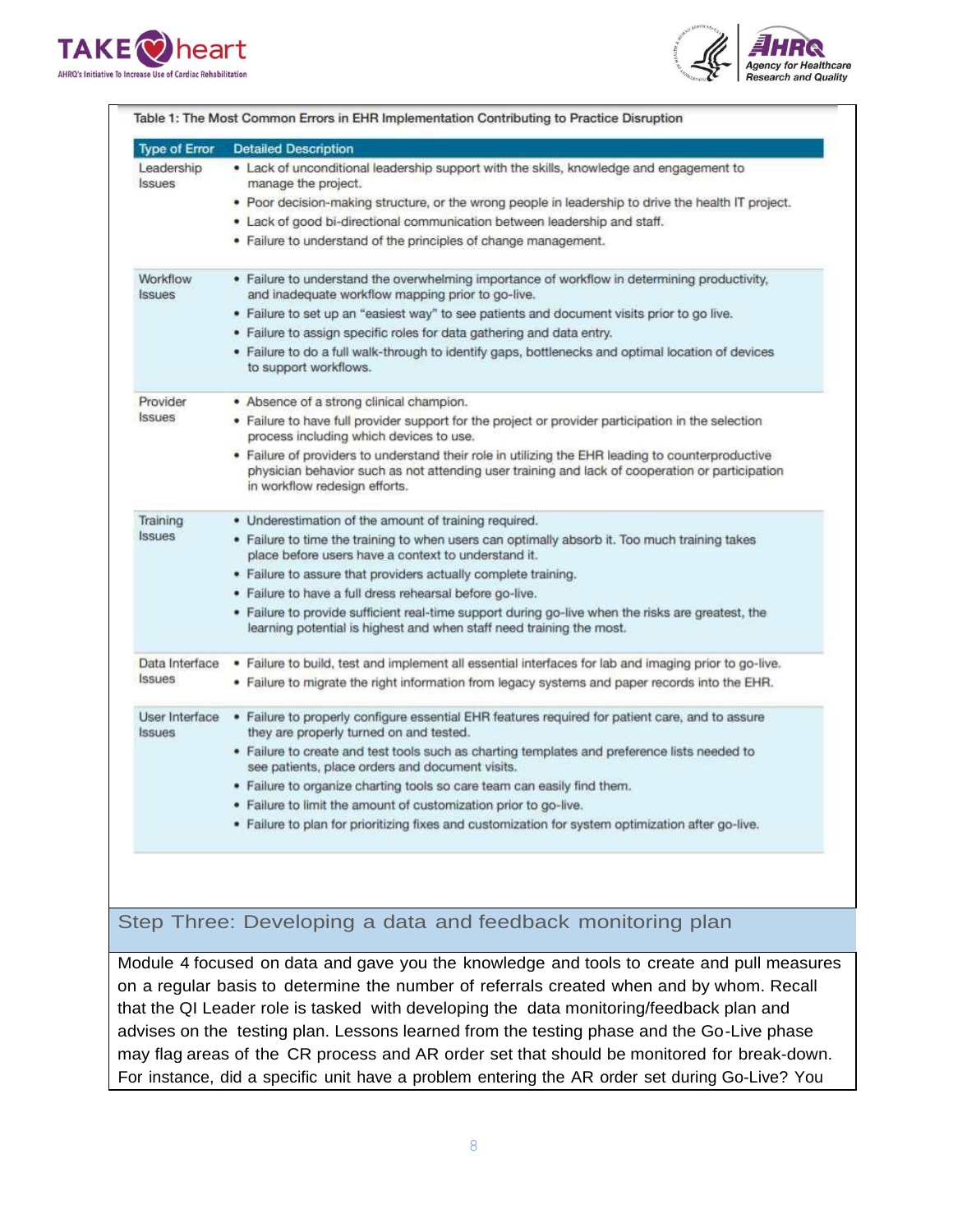



may want to build-in daily/weekly evaluation of that unit's data on AR order set completion with a feedback loop to ensure they don't fall behind and stop using it.

**The three steps to develop your data and feedback monitoring plan include work in the following areas:**

- **availability and transparency of referral-related data,**
- **reviewing the data: how often and by whom, and**
- **work transformation and continuous feedback.**

# **Step 1: Determine your hospital's availability and transparency of referral-related data**

| <b>Indicator Name</b>      | Description                                                                      | Numerator/Denominator                                                                            |
|----------------------------|----------------------------------------------------------------------------------|--------------------------------------------------------------------------------------------------|
| <b>Referral Initiation</b> | Proportion of clients<br>referred from initiating<br>service                     | # Of clients referred from initiating service<br># Of clients seen at initiating service         |
| <b>Referral Completion</b> | Proportion of referred<br>clients that complete referral<br>at receiving service | # Of referred clients seen at referring service<br># Of clients referred from initiating service |

## **Table 2: AR Indicators/Measures.**

United States Agency for International Development . *The Referral Systems Assessment and Monitoring (RSAM)* Toolkit. April 2013. Available at: https:// [www.measureevaluatio](http://www.measureevaluation.org/resources/publications/ms-13-60.html) n.org/resources/ publication s/ms-13-60.html

- What data will you collect to ensure you're tracking key processes of the full completion of the AR order set from the patient being ordered CR all the way through the patient arriving and completing the first CR appointment?
- Is the data able to be programmed into the EMR easily and accurately to build one of the measures in Table 2 OR will you have to use manual chart review to extract your data to compile a measure?

# **Step 2: Determine who will review the data and how often**

- Now that you've sourced your data and configured it into a measure to be extracted either by the EMR or hand-counted by staff completing manual chart reviews, you need to determine how often to get the data for this measure or measures and with whom to share it.
	- o Shortly after Go-Live, collect your measures more frequently, weekly, or even daily, to catch any major errors occurring in the process. As the process becomes stable and performing as intended, you can collect measures monthly or quarterly. If measure results show a breakdown in the process, revert to more frequent monitoring as you investigate and intervene to correct the process.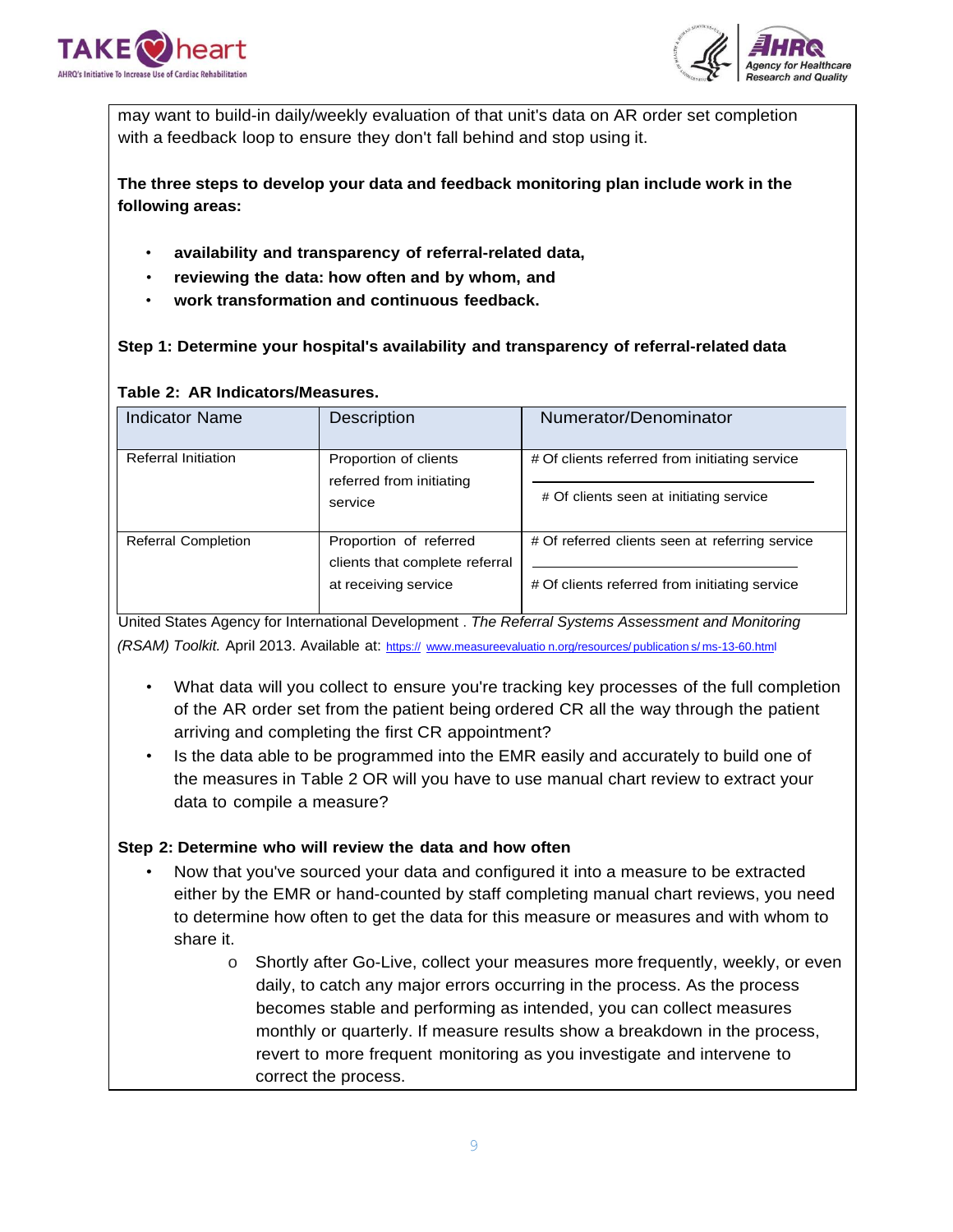



- o Who will you share the measure results with? Make a list of all relevant AR stakeholders to determine how, where and when you'll share measure results.
	- The data monitoring team led by the QI lead will determine which stakeholders need access to measure results and builds the report to accompany measure results.
	- Create measure dashboards that allow for drill-down features to unit and provider level but ensure only senior level line chiefs have access at the provider level. Some may want full transparency of all provider results, but that is dictated at the senior level leadership of each service line.
	- Schedule time at monthly provider meetings to share provider results by unit to the chief medical officer and line chief. Deliver the relevant report and dashboard to them one-week before the meeting so they may plan for the discussion and intervention, allowing for the time to review and determine if improvement is needed or a congratulate for a job well-done.
	- o Quality improvement is a continuous process dictated by measure results and accompanying improvement or lack of improvement. Let the measure results guide you towards what areas to focus on for data tracking.
		- Monitor AR process for behavior changes and examine user-level data.
		- Gather information from staff, identifying steps in process that show resistance to change, and providing helpful user-level feedback.
		- Identify reasons for provider opt-outs/workarounds.
		- Work with IT to make any necessary adjustments.

# **Step 3: Develop and operationalize your continuous feedback loop and work transformation plan**

- There needs to be a continual QI approach with staff to demonstrate how the AR order set and process has decreased provider workload.
- Providers need to see their data on a regular basis to see the increase in CR referrals and that it's benefitting the patient.
- Leadership stakeholders may better buy-into the AR order set if a financial and/or quality of care case can be built.
	- o Institutional loss of patients referred to CR is revenue leakage.
	- o Patient approval of and satisfaction with CR is high.
	- o CR is a crucial component of providing value-based care.
	- o There is a risk of poor patient outcomes if these cardiac patients could have used CR to become healthier therefore, potentially, preventing increased ED use/readmissions which lead to poor quality of care metrics, and possible reductions in revenue.
- Measured results don't always motivate providers to change practice on their own.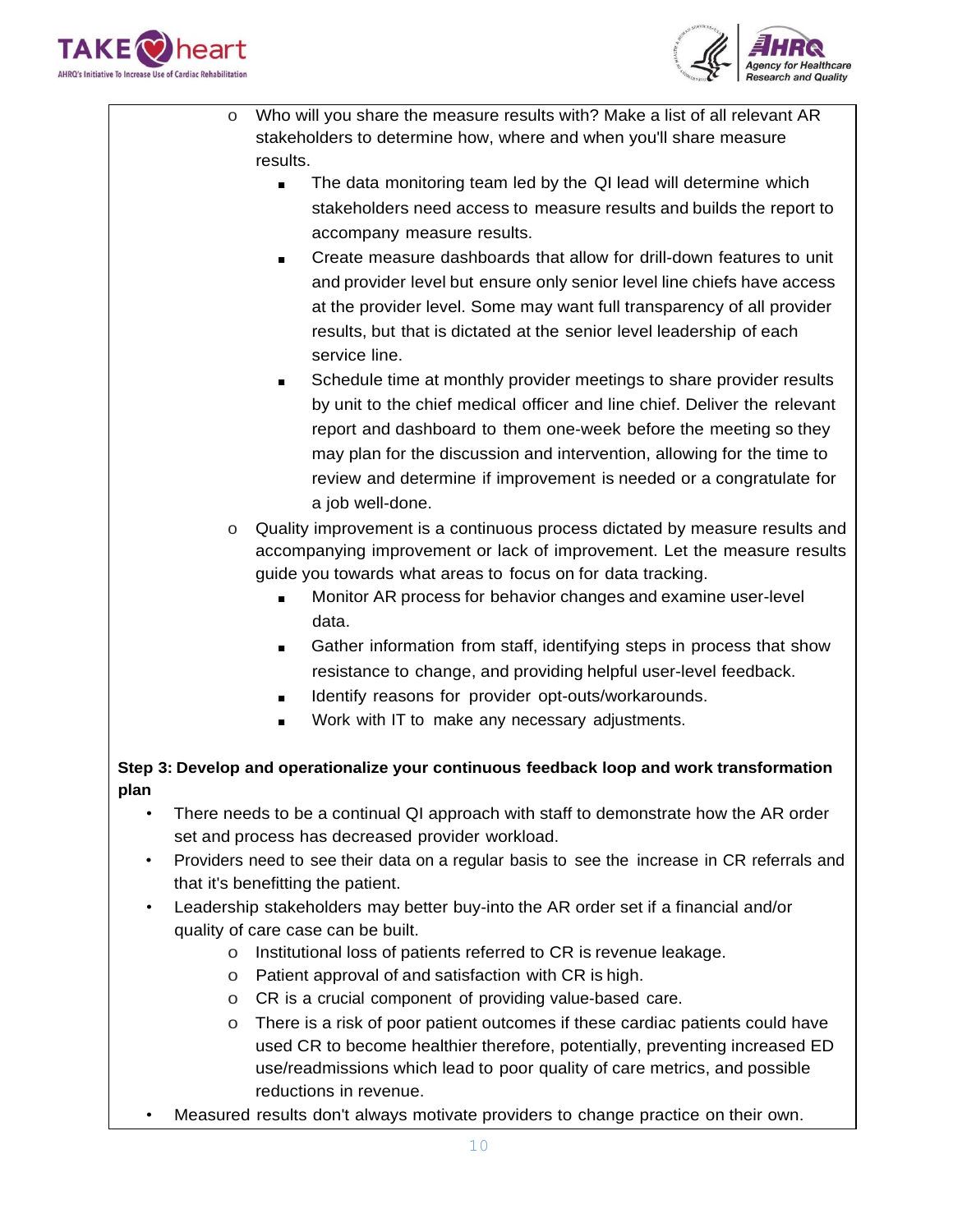



- o Sometimes data-sharing amongst providers allows for a friendly competitive spirit to motivate practice change.
- o Sometimes clinicians need a powerful patient story to motivate practice change. Build the case for AR with a story that emphasizes why AR is important.
- o Some providers are satisfied with monetary reimbursement based on achieving certain measure scores while others will need coaching from QI or IT staff on how to respond to AR and how to improve referral rates.
- o Some providers may need a refresher course on the value of CR and its role in providing comprehensive CV care.
- Manage the process to move any paper AR referrals to automated EMR AR and keep communicating and assessing the process, if change is slow, until the changes are completed.
- Give all stakeholders (leadership, providers, clinicians, CR staff) the opportunity to reflect on the findings, explain/react to observed trends, and make future recommendations for system improvement based on evidence.
	- o Solicit periodic staff surveys about the AR process (i.e., what's working/not working).
	- o Solicit feedback at key provider meetings such as rounds, service line, etc.
- Operationalize the process to account for staff who leave and the onboarding of new staff.
- Adjust policies and procedures as needed to account for changes in processes.

**Remember, the key to maintaining process change is continuous quality improvement.**

# **Step 4: How to troubleshoot unforeseen scenarios**

**Problems may arise even after following all the steps and planning a well-thought out Go-Live for implementing your AR order set. Table 3 lists out the most common potential problems with interventions that may happen with your AR order set process.**

**Table 3: Potential problems and interventions with your AR order set process.**

| <b>PROBLEMS</b>                                                                        | <b>INTERVENTIONS</b>                                                                                                                                                                                                                                                                                                     |
|----------------------------------------------------------------------------------------|--------------------------------------------------------------------------------------------------------------------------------------------------------------------------------------------------------------------------------------------------------------------------------------------------------------------------|
| <b>My automatic</b><br>referral isn't<br>working like I<br>thought it would<br>in EMR. | Have you accurately captured your workflow processes in Module<br>3?<br>If you're confident workflow processes are accurate, has the order<br>$\bullet$<br>set been correctly programed into EMR?<br>Each of you may build the AR order set a bit differently but the<br>$\bullet$<br>following are some areas to check: |
|                                                                                        |                                                                                                                                                                                                                                                                                                                          |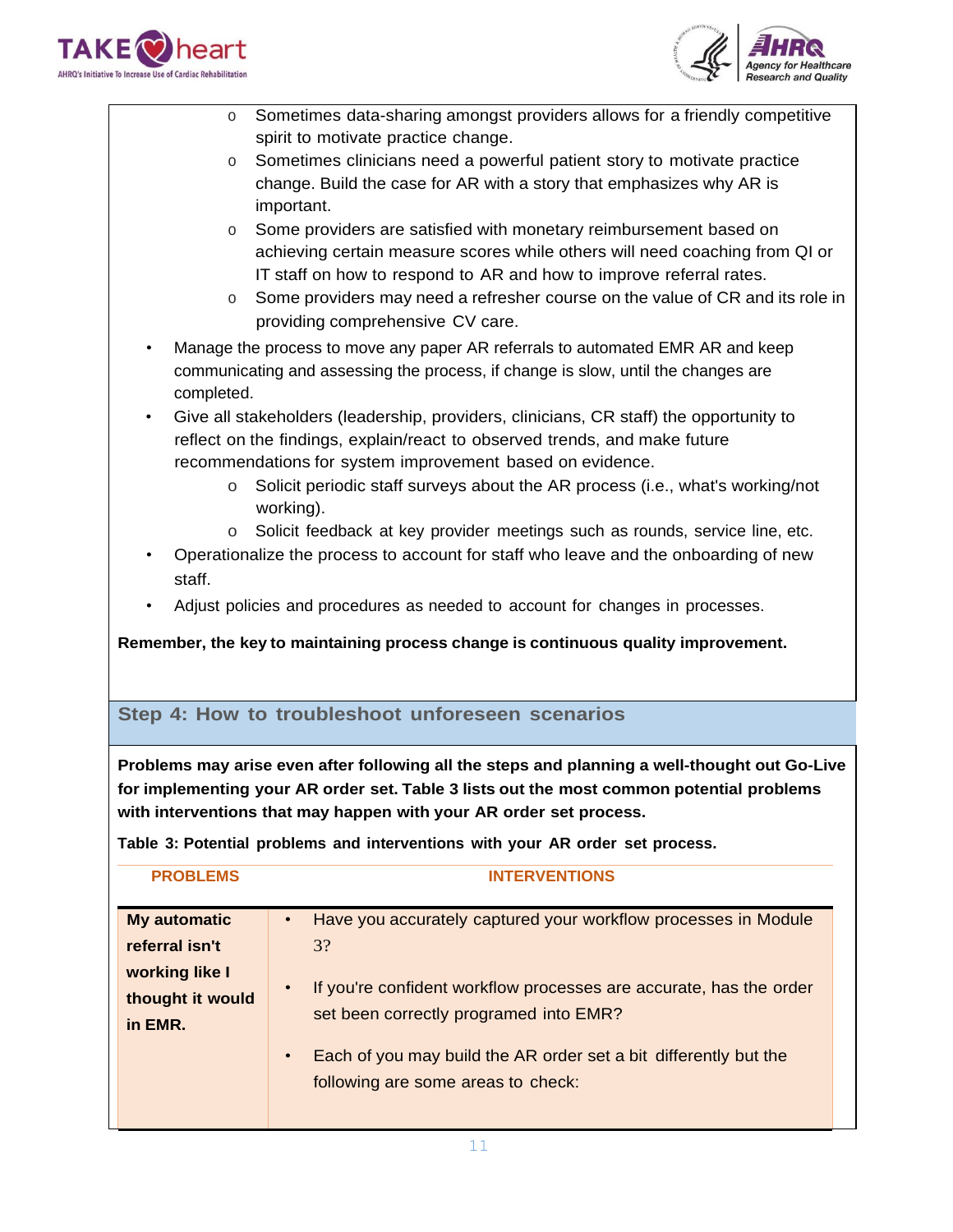



|                     | Accuracy of ICD-10 codes<br>O                                                                                                                                                                                                                        |
|---------------------|------------------------------------------------------------------------------------------------------------------------------------------------------------------------------------------------------------------------------------------------------|
|                     | When using a BPA or best practice advisory, if a grouping of<br>$\mathbf{O}$<br>ICD-10 codes appears in EMR, CR is suggested to be<br>ordered. This can be a pop-up which can lead to pop-up<br>fatigue and provider may blow past without ordering. |
|                     | If using a default order set or discharge smart set, are<br>$\mathbf{O}$<br>providers able to work around these orders? Are providers<br>able to skip or opt-out of these orders?                                                                    |
|                     | Some systems may use a reflex or cascading order that is<br>$\mathbf{O}$<br>suggested by the EMR based on other comparable medical<br>orders (e.g., an EKG was ordered triggering a suggestion of<br>$CR$ ).                                         |
|                     | There are usually multiple ways to build an order set in an EMR, so<br>your IT and team needs to determine the best order set type for<br>your hospital providers.                                                                                   |
| How do I know if    | Have you collected baseline data on referrals? Baseline numbers<br>٠                                                                                                                                                                                 |
| the referrals are   | and referral reports should be created before you implement a                                                                                                                                                                                        |
| increasing or       | new AR order set.                                                                                                                                                                                                                                    |
|                     |                                                                                                                                                                                                                                                      |
| decreasing?         | Have you developed a data monitoring and feedback plan?<br>٠                                                                                                                                                                                         |
|                     | How often are you checking the data/sharing data with                                                                                                                                                                                                |
|                     | stakeholders?                                                                                                                                                                                                                                        |
|                     |                                                                                                                                                                                                                                                      |
|                     | Have you created AR order set reminders (e.g., newsletters,                                                                                                                                                                                          |
|                     | discussion at rounds, at the elbow reminder cards, etc.?                                                                                                                                                                                             |
| <b>My automatic</b> | Go back to your baseline workflow analysis. Is your new AR build<br>$\bullet$                                                                                                                                                                        |
| referral is         | aligning with how providers are using the system?                                                                                                                                                                                                    |
| working, but my     | Do you need to rethink your design and work with your EMR Team                                                                                                                                                                                       |
| referral numbers    | on changing to build? Is this build the best option for AR in my                                                                                                                                                                                     |
| are not             | organization?                                                                                                                                                                                                                                        |
| increasing.         |                                                                                                                                                                                                                                                      |
|                     | Is there any additional technology available I have not considered?                                                                                                                                                                                  |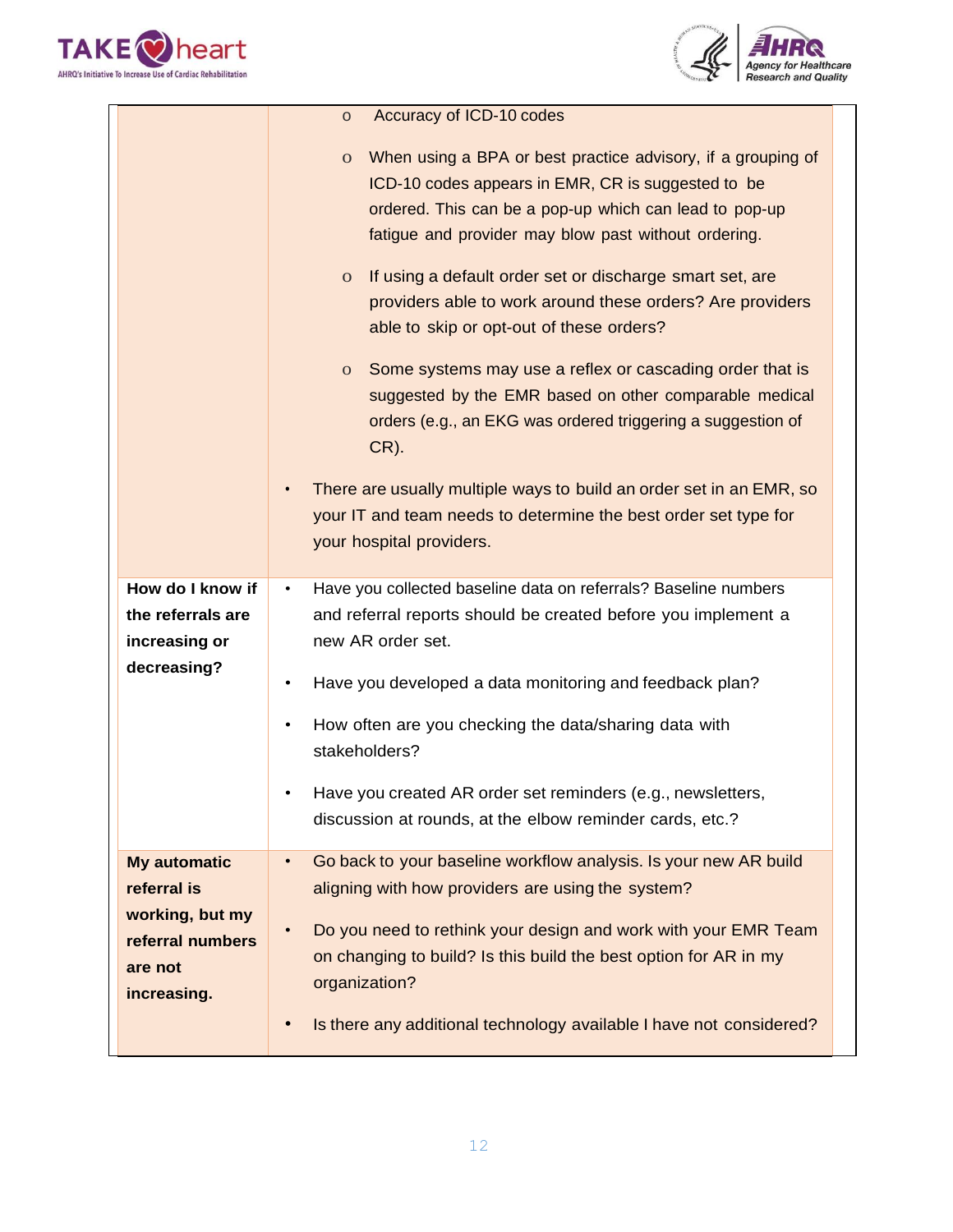



| <b>Providers</b>                                                                                 | Does your AR order set match the provider workflow?<br>$\bullet$                                                                                                                                                                                                                                                                                                                                                                                                                                                                           |
|--------------------------------------------------------------------------------------------------|--------------------------------------------------------------------------------------------------------------------------------------------------------------------------------------------------------------------------------------------------------------------------------------------------------------------------------------------------------------------------------------------------------------------------------------------------------------------------------------------------------------------------------------------|
| seemed to have<br>developed a<br>work-<br>around/opt-outs<br>and we're not<br>getting referrals. | Have you tested the process with test patients both in the EMR<br>$\bullet$<br>and with patient education about the referral?<br>Have you communicated with providers your desired goal and<br>discussed the obstacles they are facing in the AR process?<br>Do providers need education that CR is beneficial?                                                                                                                                                                                                                            |
| The wrong<br>patients are<br>getting referred.                                                   | ICD-10 codes used to build order set?<br>$\bullet$<br>Check your ICD-10 diagnosis, procedure, and CPT codes to<br>$\circ$<br>determine if what was programed into the order set is what<br>was intended.<br>Have you fully specified the ICD-10 codes?<br>$\circ$<br>Have you built-in exclusions accurately?<br>$\circ$<br>Do providers agree with codes?<br>$\circ$<br>If using a default or alert order set, is it showing-up for the<br>provider?<br>Are providers ignoring the order? Use your survey to<br>$\circ$<br>determine why. |
| <b>Everything</b><br>seems to be<br>working but goes<br>bad when<br>patient refuses.             | Is the provider writing timely CR orders so that the patient can<br>$\bullet$<br>receive education about CR before discharge?<br>Have you built an EMR alert to send to providers when an eligible<br>patient refuses CR for any reason?                                                                                                                                                                                                                                                                                                   |
| <b>Appendix</b>                                                                                  |                                                                                                                                                                                                                                                                                                                                                                                                                                                                                                                                            |
| Appendix 1: Example of one-pager document                                                        |                                                                                                                                                                                                                                                                                                                                                                                                                                                                                                                                            |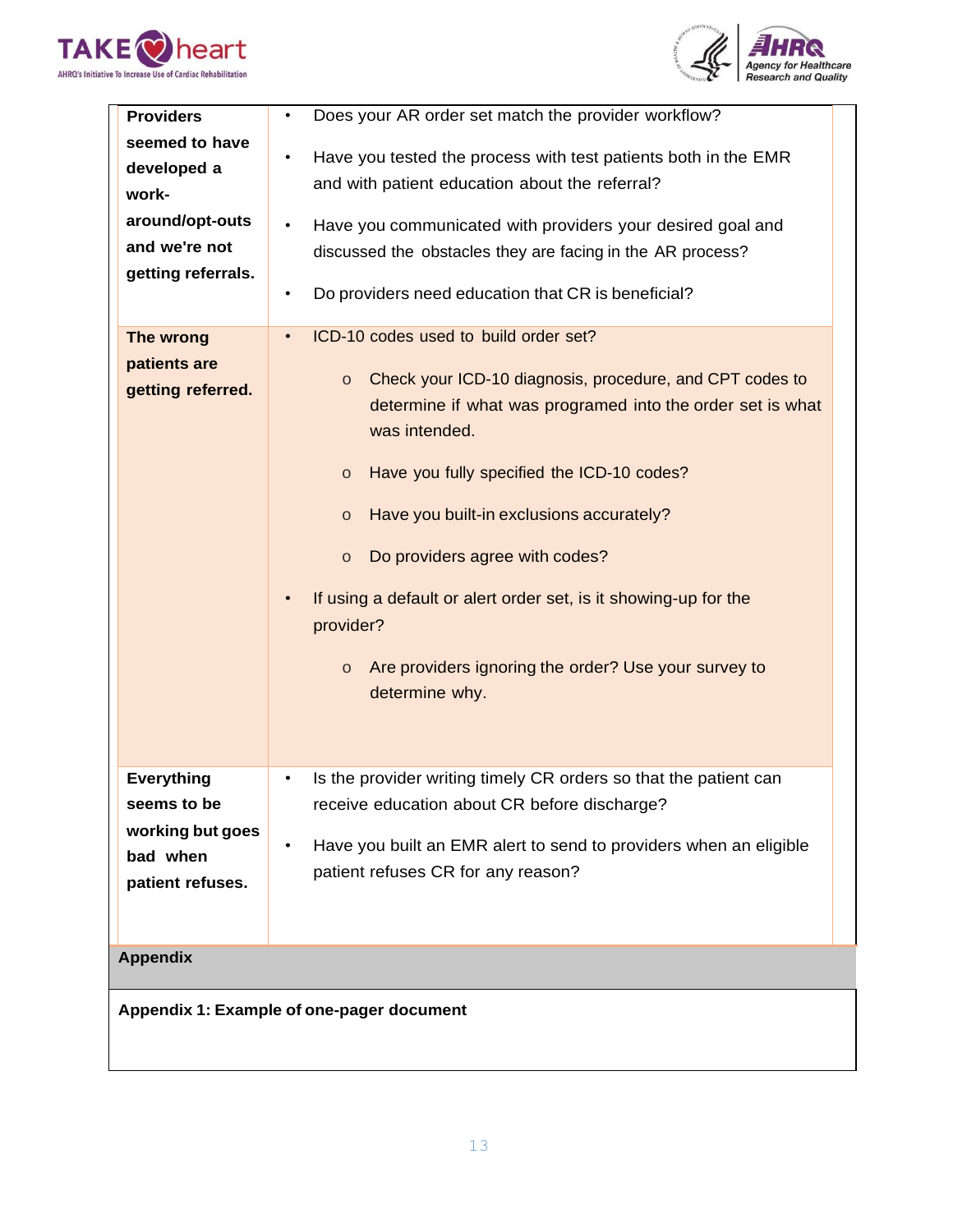



**Title of QI Initiative:** Example: *Improving Cardiac Rehabilitation through Automatic Referral and Care Coordination.*

### **Objectives of QI Initiative:** Example:

- Increase volume of patient referrals.
- Incorporate care coordination into automatic referral process.

#### **Goals of QI Initiative:** Example:

- Build patient volume by 25%
- By X date 45% of patient referrals will be seen by a care coordinator to inform the patient of AR being ordered.

#### **Strategy:**

#### **Employee Action:** Example:

- Providers will enter a cardiac rehabilitation order for each patient flagged during discharge order completion.
- Cardiac rehabilitation staff will monitor orders to determine which patients to visit to explain the program to and hand them a referral letter.

#### **Training Modality:** Example:

• One-page guide as to how to order cardiac referral in EMR. This will be pushed-out to relevant staff via email with an attestation required at the end of the document.

#### **Scheduled AR Order Set Go-Live Date:** Example:

January 17<sup>th</sup> through January 2l5t, 2022

#### **Key Contacts for this QI Initiative:** Exa mple:

- Project Champion: Florence Nightingale; [fnightingale@hospital.com](mailto:fnightingale@hospital.com)
- Elbow staff:
	- o Monday : 7:00am-12:00am
	- o Tuesday : 7:00am-12:00am
- Hotline number for the first 48 hours (staffed 2h hours for first 48 hours): 1-888-888-8888
- Email for the week for questions: [cardiacrehab@hospital.com](mailto:cardiacrehab@hospital.com) You will receive an answer within 2 hours .

#### **Key Resources**

1. Journal of the American medical Informatics Association. "Testing electronic health records in the 'production' environment: an essential step in the journey to a safe and effective health care system." Available at: htt ps:/ / [www.ncbi.nlm](http://www.ncbi.nlm.nih.gov/pmc/articles/PMC5201179/) .nih.gov/pmc/ art icles/ PM C52011 79/

*This article proposes how to safely incorporate testing in production into current EHR testing practices, with suggestions regarding the incremental release of upgrades, test patients, tester accounts, downstream personnel, and reporting.*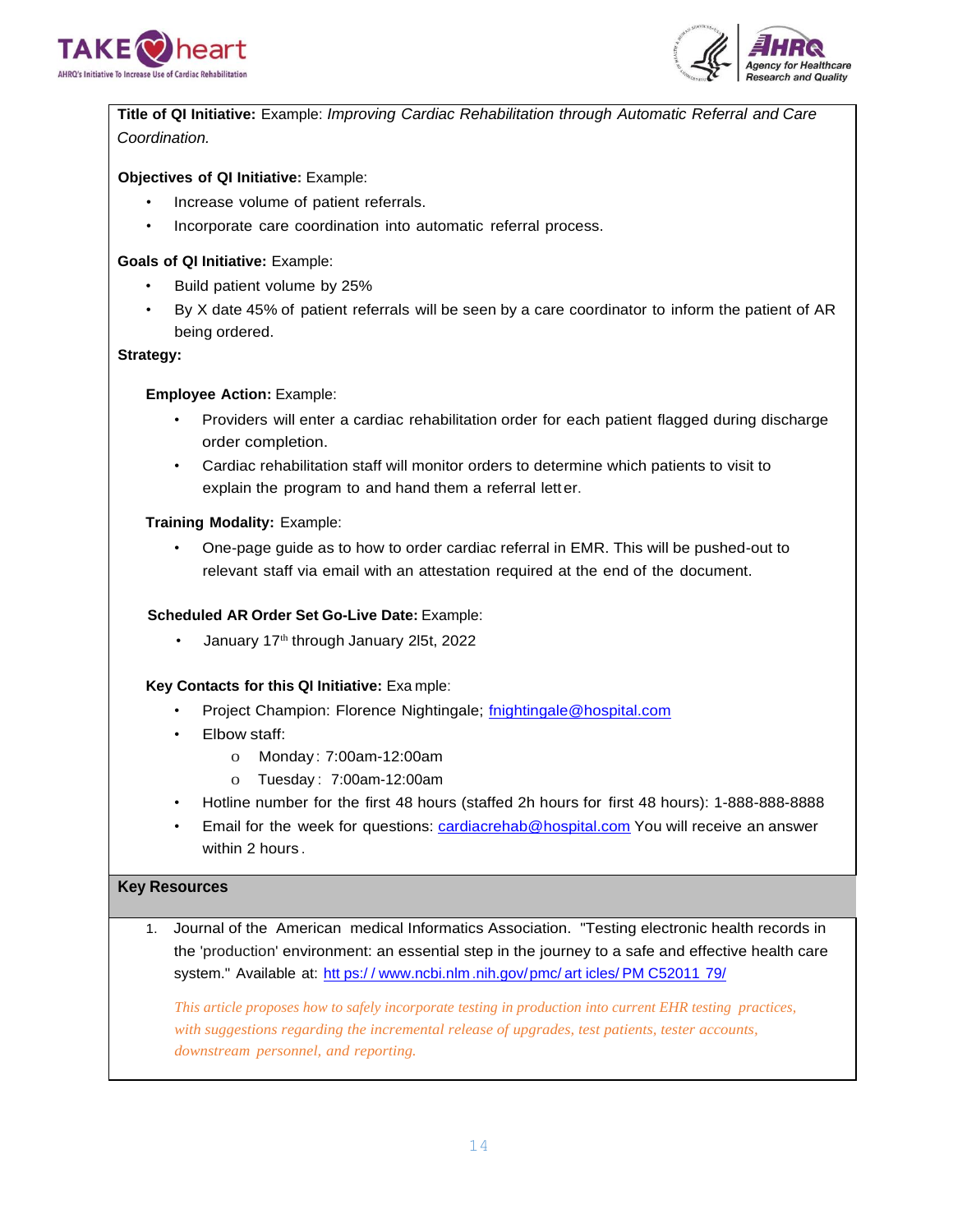



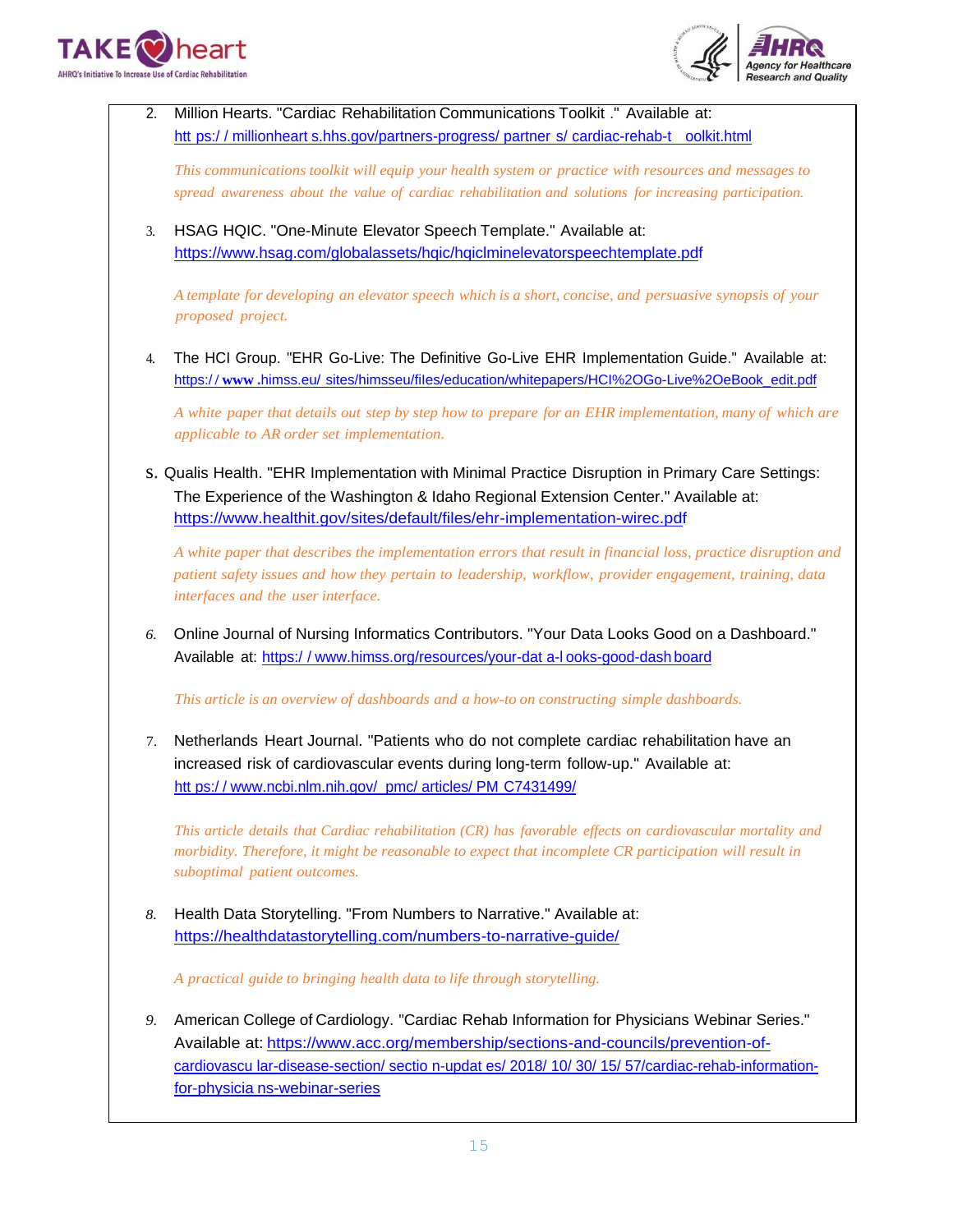



*A series of five webinars designed to provide physicians, particularly those who are Medical Directors of Cardiac Rehabilitation Programs, with the didactic knowledge they need to optimize care for patients within cardiac rehab programs. Dual CME/MOC credit is available.*

*10.* Lake Regional Health System. " Car diopulmonary Rehabilitation - Presentation for Board of Trustees" slide deck. Available at : htt ps:/ / ww w.aac vpr.org/ Portal s/ O/ M illi on%20Hearts%20Chan [ge%20Pac kage/4.l 1.2018%20Fil e](http://www.aacvpr.org/Portals/O/Million%20Hearts%20Change%20Package/4.l1.2018%20File) s/SC-4-CRCP-LRHS-Board%20Presentation.pptx

*Cardiac Rehabilitation Change Package {CRCP} offering.*

*11.* Lake Regional Health System. " Car diopulmonary Rehabilitation Update to Department Managers" slide deck. Available at : htt ps://www.aac vpr.org/ Porta1s/ 0/ M illi on%20Hearts%20Chan ge%20Pac kage/4.11.2018%20File s/SC-6-CRCP-LRHS-CR%20for%20Dept%20Managers.pptx

*Cardiac Rehabilitation Change Package (CRCP} offering.*

12. American Association of Cardiovascular and Pulmonary Rehabilitation. "Cardiac Rehabilitation Systems Change Strategy: Using Cardiac Rehabilitation Referral Performance Measures in a Quality Improvement System." Available at: htt ps://www.aac vpr.org/Porta1s/0/M illi on%20Hearts%20Chan ge%20Package/4.18.2018%20File s/SC-10-CRCP-Turnkey-ReferraI%20Measu res%20in%20a%20Ql%20System.pdf?timestamp=1524151390319

*Overview document that maps out the steps for a cardiac rehabilitation systems change strategy.*

13. American Association of Cardiovascular and Pulmonary Rehabilitation. "Cardiac Rehabilitation Referral Strategy - Using Clinical Data Registries to Access Cardiac Rehabilitation Referral Data." Available at:

htt ps:/ / ww w.aac vpr.org/ Portal s/ O/ M illi on%20Hearts%20Chan [ge%20Pac kage/4.25.2018%20Fil e](http://www.aacvpr.org/Portals/O/Million%20Hearts%20Change%20Package/4.25.2018%20File) s/R-37-CRCP-Turnkey-

Using%20Registries%20fo r%20Referra1%20Data.pdf?timesta mp=1524684345848

*Overview document for using clinical data registries to access cardiac rehabilitation referral data.*

14. University of Michigan's Center for Value-Based Insurance Design. " M illion Heart's Value-Based Insurance Design Opportunities for Cardiovascular Disease Prevention and Management" webinar. Available at : https://vbidcenter.org/million-hearts-webinar/

*Million Heart's webinar in which Dr. A. Mark Fendrick spoke to attendees alongside Dr. Michael Rakotz, Dr. Randal Thomas, and Dr. S. George Kipa about value-based insurance design and how it may be used to increase use of high impact and evidence-based cardiovascular disease preventive and management services.*

*15.* American Association of Cardiovascular and Pulmonary Rehabilit at ion . "Getting to 70% Cardiac Rehabilitation Part ici pat ion : Action Steps for Hospitals" slide deck. Available at: